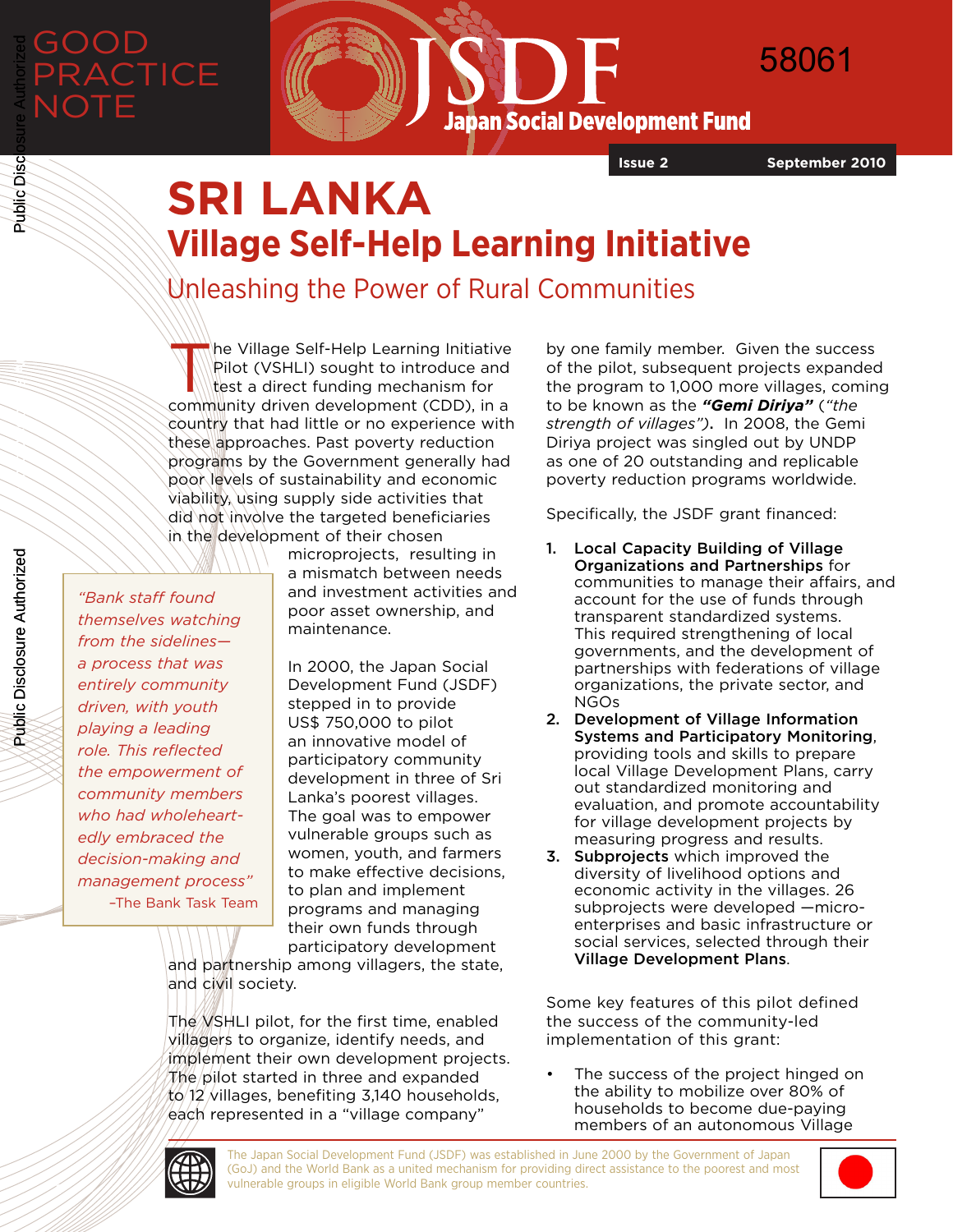Organizations (VO), legally registered as people's companies, where officers were democratically elected annually to manage the organization.

joined their Village Organizations. Vulnerable youth and women comprised 66% of decision-making positions at the village level, and were empowered

• The Village Self-Help model was embedded within an ethical framework of "10 Golden Rules" which emphasize good governance, equity, transparency, and cost

Project Data

Implementing Agency*: Mahaweli Authority of Sri Lanka* Grant (TF026603) Amount: *\$750,000* Implementation Period: *04/03/2001 to 03/31/2005*

to drive their own development. Youth became interested in the development of their villages rather than migrating to urban areas

The VO is left to function by itself and

may contract technical expertise using its Capacity Building Fund and/or receive support from technical project field teams from the project. Village organizations are responsible for prioritizing and managing local development needs and funds, including investments in infrastructure and economic livelihood. A long-term process of capacity and institutional development supports the development and sustainability of Village Organizations and their self-financing federations, as well as promoting partnerships with the private sector and responsible local governments.

A new cadre of Community Professionals (CP) was introduced and about 55 villagers were trained and employed in this new capacity, to drive village self-help activities. This was a new opportunity for employment among villagers who were previously unemployed. The CPs carries out various tasks, mainly:

• Check compliance of villages with the "10 Golden Rules" when implementing Village Development Plans.

| We Contribute to Our Development<br>Everyone in the village must contribute time, money and labor to<br>develop and implement activities to improve living conditions in the<br>village<br>$\overline{2}$<br>We must learn to manage our affairs by ourselves in a sustainable<br>We Practice Self-Help<br>manner<br>3<br>We are Accountable to the Village<br>We have full freedom in our decision-making process and management<br>of financial resources and must be accountable for our actions<br>for our Actions<br>The Village Organization is built on the principleof trust among all<br>4<br>Good Governance is Key to Success<br>villagers and with partners and other villages A breach in trust may<br>result in a loss of funds<br>5<br>We Develop our Village Step-by-<br>Development is a gradual process, one step at a time, planning what we<br>can afford and manage with success<br>Step<br>Economy is of the essence when using public funds, avoid waste, and<br>6<br>We Apply Cost-Effectiveness<br>Criteria<br>treat village funds as your own.<br>7<br>We are Open and Transparent in<br>Everyone has access to all information related to village activities, and<br>Our Dealings<br>any misuse of funds is reported immediately and penalized<br>8<br>We Uphold the Principles of Equity<br>Ensure that all village members, especially the needy (the landless, the<br>and Inclusion<br>unemployed, and women) participate and share in the development<br>process and its benefits<br>9<br>We Act in a Timely Manner and<br>We must implement activities according to the schedule and maintain<br><b>Ensure Quality</b><br>quality standards<br>10<br>We Seek Help When Needed<br>Before problems grow to be unmanageable, seek timely support from<br>partners, Community Professionals and NGOs | <b>Village Organization's 10 Golden Rules</b> |  |  |
|----------------------------------------------------------------------------------------------------------------------------------------------------------------------------------------------------------------------------------------------------------------------------------------------------------------------------------------------------------------------------------------------------------------------------------------------------------------------------------------------------------------------------------------------------------------------------------------------------------------------------------------------------------------------------------------------------------------------------------------------------------------------------------------------------------------------------------------------------------------------------------------------------------------------------------------------------------------------------------------------------------------------------------------------------------------------------------------------------------------------------------------------------------------------------------------------------------------------------------------------------------------------------------------------------------------------------------------------------------------------------------------------------------------------------------------------------------------------------------------------------------------------------------------------------------------------------------------------------------------------------------------------------------------------------------------------------------------------------------------------------------------------------------------------------------------------------------|-----------------------------------------------|--|--|
|                                                                                                                                                                                                                                                                                                                                                                                                                                                                                                                                                                                                                                                                                                                                                                                                                                                                                                                                                                                                                                                                                                                                                                                                                                                                                                                                                                                                                                                                                                                                                                                                                                                                                                                                                                                                                                  |                                               |  |  |
|                                                                                                                                                                                                                                                                                                                                                                                                                                                                                                                                                                                                                                                                                                                                                                                                                                                                                                                                                                                                                                                                                                                                                                                                                                                                                                                                                                                                                                                                                                                                                                                                                                                                                                                                                                                                                                  |                                               |  |  |
|                                                                                                                                                                                                                                                                                                                                                                                                                                                                                                                                                                                                                                                                                                                                                                                                                                                                                                                                                                                                                                                                                                                                                                                                                                                                                                                                                                                                                                                                                                                                                                                                                                                                                                                                                                                                                                  |                                               |  |  |
|                                                                                                                                                                                                                                                                                                                                                                                                                                                                                                                                                                                                                                                                                                                                                                                                                                                                                                                                                                                                                                                                                                                                                                                                                                                                                                                                                                                                                                                                                                                                                                                                                                                                                                                                                                                                                                  |                                               |  |  |
|                                                                                                                                                                                                                                                                                                                                                                                                                                                                                                                                                                                                                                                                                                                                                                                                                                                                                                                                                                                                                                                                                                                                                                                                                                                                                                                                                                                                                                                                                                                                                                                                                                                                                                                                                                                                                                  |                                               |  |  |
|                                                                                                                                                                                                                                                                                                                                                                                                                                                                                                                                                                                                                                                                                                                                                                                                                                                                                                                                                                                                                                                                                                                                                                                                                                                                                                                                                                                                                                                                                                                                                                                                                                                                                                                                                                                                                                  |                                               |  |  |
|                                                                                                                                                                                                                                                                                                                                                                                                                                                                                                                                                                                                                                                                                                                                                                                                                                                                                                                                                                                                                                                                                                                                                                                                                                                                                                                                                                                                                                                                                                                                                                                                                                                                                                                                                                                                                                  |                                               |  |  |
|                                                                                                                                                                                                                                                                                                                                                                                                                                                                                                                                                                                                                                                                                                                                                                                                                                                                                                                                                                                                                                                                                                                                                                                                                                                                                                                                                                                                                                                                                                                                                                                                                                                                                                                                                                                                                                  |                                               |  |  |
|                                                                                                                                                                                                                                                                                                                                                                                                                                                                                                                                                                                                                                                                                                                                                                                                                                                                                                                                                                                                                                                                                                                                                                                                                                                                                                                                                                                                                                                                                                                                                                                                                                                                                                                                                                                                                                  |                                               |  |  |
|                                                                                                                                                                                                                                                                                                                                                                                                                                                                                                                                                                                                                                                                                                                                                                                                                                                                                                                                                                                                                                                                                                                                                                                                                                                                                                                                                                                                                                                                                                                                                                                                                                                                                                                                                                                                                                  |                                               |  |  |

efficiency when dealing with public finances (see table below).

- The participatory nature of decision making in the project led to improved targeting of the poor and governance, transparency and accountability at the village level.
- Villagers gained confidence and voice in deciding and implementing their development priorities and benefited from extensive infrastructure and income-generating activities.
- Implementation problems were solved mainly through community brainstorming and problem solving.
- The project contracted NGOs to carry out initial information campaigns in villages, to facilitate participatory planning, and support formation of the VOs and training of its officers. NGOs exited after completing the preparation institution-building activities.

# **Improved Governance and Opportunities for the Poorest**

The majority of community members (77%), identified as the poor and poorest households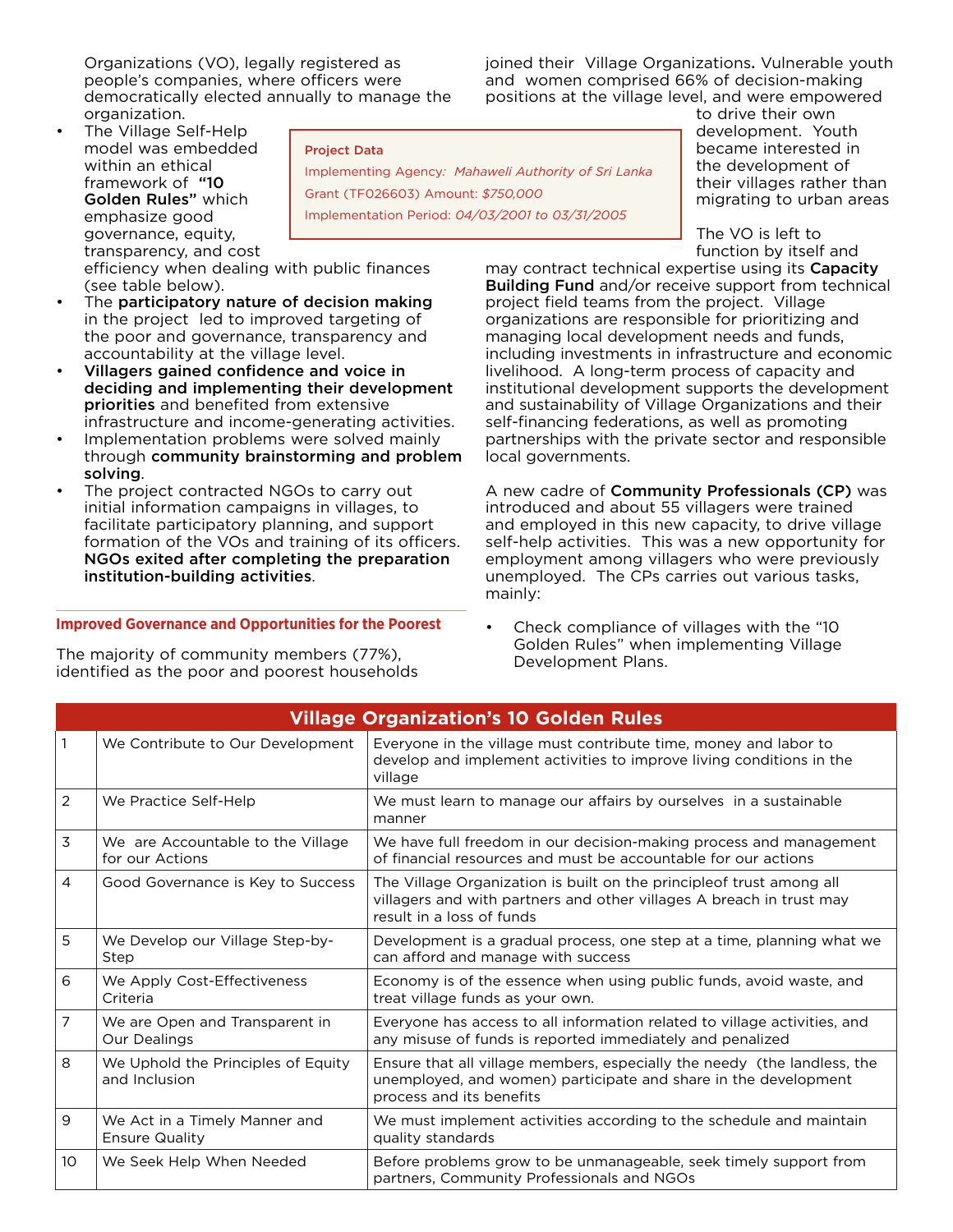- Identify knowledge or skill gaps that need external assistance from other villages with experience or from the project team and build community-to-community networks
- Build community member confidence by sharing with them their own experiences of how others may have resolved problems and facilitated knowledge exchange

In response to the need for trained community members six district and one national Community Professional Learning and Training Centers were established. These centers are self-sustaining from fees and contributions collected.

#### **Access to Credit for the Poor**

Youth and women, who make up a disproportionately large percentage of Sri Lanka's poor and unemployed, were the primary beneficiaries of the JSDF project. Before the project, about 70% of households in the project villages had no access to credit and marketing facilities. Now, almost 20,000 self-organized savings and production groups have been set up and are actively mobilizing savings. About 147,000 households have benefited from the savings and credit funds established.

Savings groups have used their cumulative savings of US\$2.25 million to leverage credit equal to about ten times that amount, and have invested \$17.6 million in more than 125 types of income-generating activities. They have also attracted funding and technical assistance from 15 major private sector agencies.

#### **Improved infrastructure and services**

Investments in local infrastructure have allowed for partnerships between communities and the private sector, better market linkages and access to basic services. These included drinking water access systems, rural roads and bridges, and ICT centers. For example, in the village of Madumasgulla, the construction of a bridge allowed safe crossing of a stream that in turn provided access to schools, increased trade and land values. In Pitakanda village, the construction of a village access road allowed for a five-fold increase of trading vehicles entering the village.

Community infrastructure and services are now delivered through a mechanism that is equal to or better than traditional programs, yet costs about 30 to 40 percent less.

### **Increase in agriculture and other income earning opportunities**

Farming families in the project area have produced over 2 million kilograms of produce for markets in partnership with private companies and state

agencies. The value of goods traded is in excess of Rs. 360 million (US\$3 million) and has benefited over 29,000 rural households, of which 83 percent are among the poor and poorest households.

Households in the project area also diversified their income, moving from a dependency on subsistence agriculture and wage labor to operating both on-farm and off-farm enterprises. As the project intentionally targeted both young and old, households now benefit from a diversified stream of income.

Through skills development training and offfarm employment poor women and formerly unemployed youth are contributing substantially to the welfare of households. About 22,000 people have benefitted from skills development activities. Their services, as Community Professional, are being demanded by other village communities and programs.

More recently, the project has partnered with Cargill's, a growing retail chain in Sri Lanka, to provide an Accelerated Skills Acquisition Program (ASAP) for youth in project villages. This training targets youth before they are placed in jobs, to build their interpersonal and professional skills.

## **Access to Information Technology**

The VSHLI project used information and communication technology to link villagers to each other, the government, and the market. The Information Technology SHED (ITSHED) Program, which won the Manthan Award South Asia for "best e-content for development" in the e-enterprise and livelihood category, was piloted in about 30 villages and is now scaling up to over 1000 villages with the help of federations and community professionals.

In support of ITSHED, and coinciding with the government's Year of English and IT, Village Organizations used capacity building funds to train 400 youth in information and communication



PILOT VILLAGE ORGANIZATION MEMBER

Senarath Jayaweera is a self-employed a member of a small VO group under the Gemidiriya Project. Prior to his membership his income was insufficient to feed his family. After joining Gemidiriya, his technical and marketing skills, and knowledge of information technology improved, resulting in increased income. He presented his bamboo productions at the Rural Livelihood Expo 2005 Trade Fair and Exhibition held in India